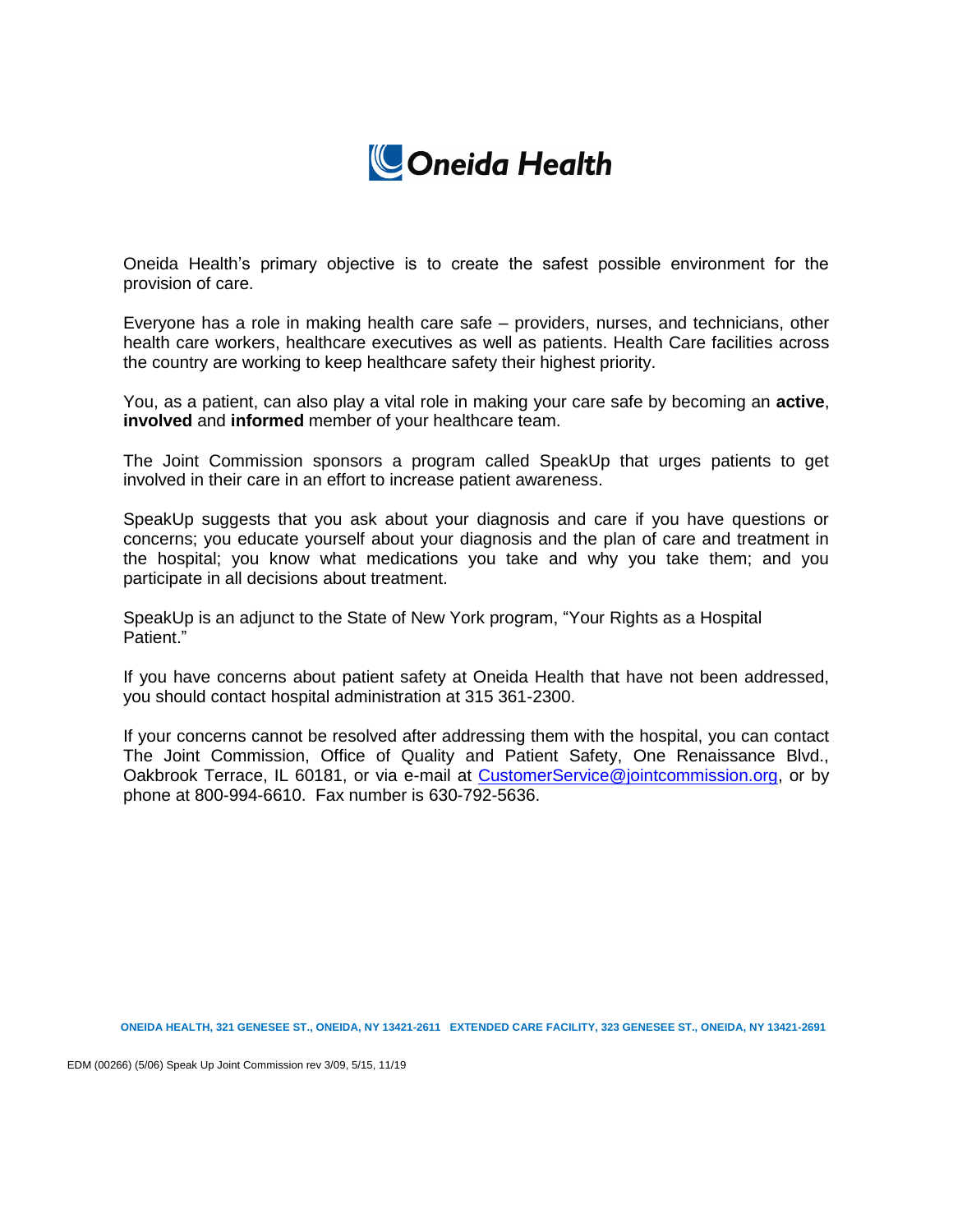

### As a patient, you have the right to …

- Be informed about your care.
- Make decisions about your care.
- Refuse care.
- Know the names of your caregivers.
- Be treated with courtesy and respect.
- Be listened to by your caregivers.
- Have an interpreter.
- Receive information in a way that meets your needs, such as if you have impaired vision.
- Religious or spiritual services.
- Copies of your test results and medical records.
- Have a patient advocate with you during your care.
- Privacy of your health information.
- Ask that pictures or videos taken of you be used only to identify you or assist in your care.
- Care that is free from discrimination.



### Be active in your care …

- Ask questions.
- Pay attention to instructions from your caregivers.
- Inform caregivers about your medicines, supplements and allergies.
- Share your wishes about life-saving actions, such as being put on a ventilator.



### Your advocate can help …

- Get information and ask questions when you cannot.
- Ask for help if you are not getting the care you need.
- Make care decisions when you cannot (so long as he or she is a legal guardian, a health care power of attorney, or has some other legal permission).



### If you think something is wrong …

- Ask to speak to a patient representative.
- Work with the facility or health system to address the issue.
- File a complaint with the state agency that licenses or certifies the facility.
- Report a patient safety event to The Joint Commission.

#### The goal of Speak Up™ is to help patients and their advocates become active in their care.

*Speak Up™ materials are intended for the public and have been put into a simplified (i.e., easy-to-read) format to reach a wider audience. They are not meant to be comprehensive statements of standards interpretation or other accreditation requirements, nor are they intended to represent evidence-based clinical practices or clinical practice guidelines. Thus, care should be exercised in using the content of Speak Up™ materials. Speak Up™ materials are available to all health care organizations; their use does not indicate that an organization is accredited by The Joint Commission.*

©2019 The Joint Commission | May be copied and distributed | Department of Corporate Communications 08/19 EDM 01864 (11/19) JCSpeakUp

# Speak Up™ For Your Rights